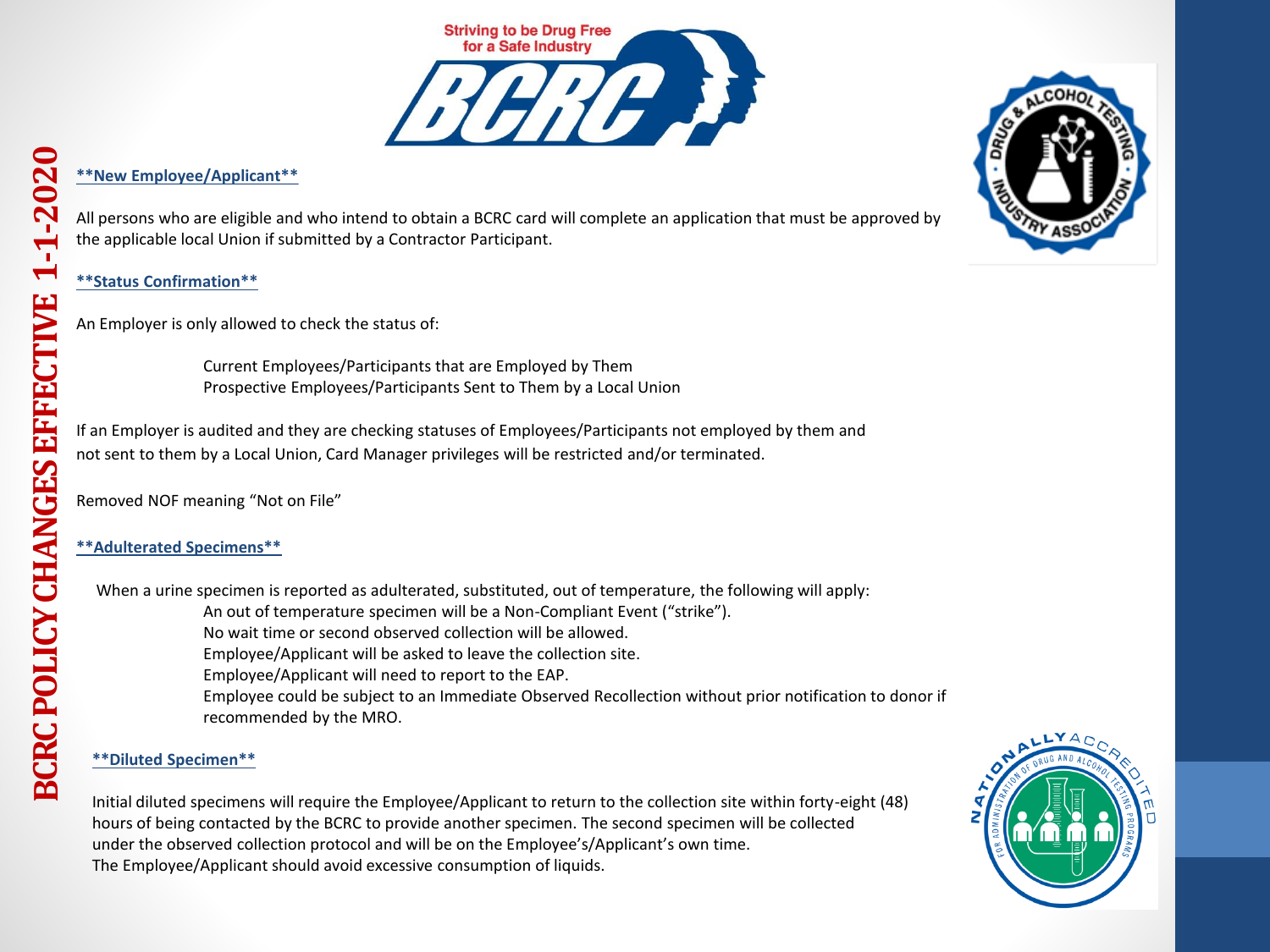

# **\*\*Brand New Employee/Applicant/Traveler to BCRC\*\***



If a New Employee/Applicant/Traveler provides an initial test that is a confirmed Non-Negative or Positive Test or other Non-Compliant Event, BCRC shall notify the applicable Local Union/Company of the test results and the applicable Local Union/Company must decide if they are keeping the Employee/Applicant/Traveler.

BCRC will pay for the initial test and the initial EAP consultation.

Employee/Applicant/Traveler, Contractor or Local Union must pay **BEFORE** taking any of the following:

Any Observed Return to Duty Test(s),

Any Observed Follow-Up Testing required by the EAP,

Any subsequent testing required to be in compliance with the BCRC Policy.

Any costs associated with the Observed Return to Duty or the Observed Follow-Up tests including a

retest for dilute will be the obligation of the Employee.

Any subsequent testing required by the EAP; and any other types of testing that BCRC determines, in its sole discretion, should be paid in a different manner and/or by a person (or entity) other than BCRC.

# **\*\*Reporting Test Results to Employers\*\***

All DOT test results will be reported to the Employee's Employer.

All Non-Negative (Positive) Test results will be reported to the Owner in compliance with approved BCRC On-Site Testing Addenda.

BCRC has the right to provide test results of Post-Accident/Incident and Probable Cause Tests to the Employer that requested such testing.

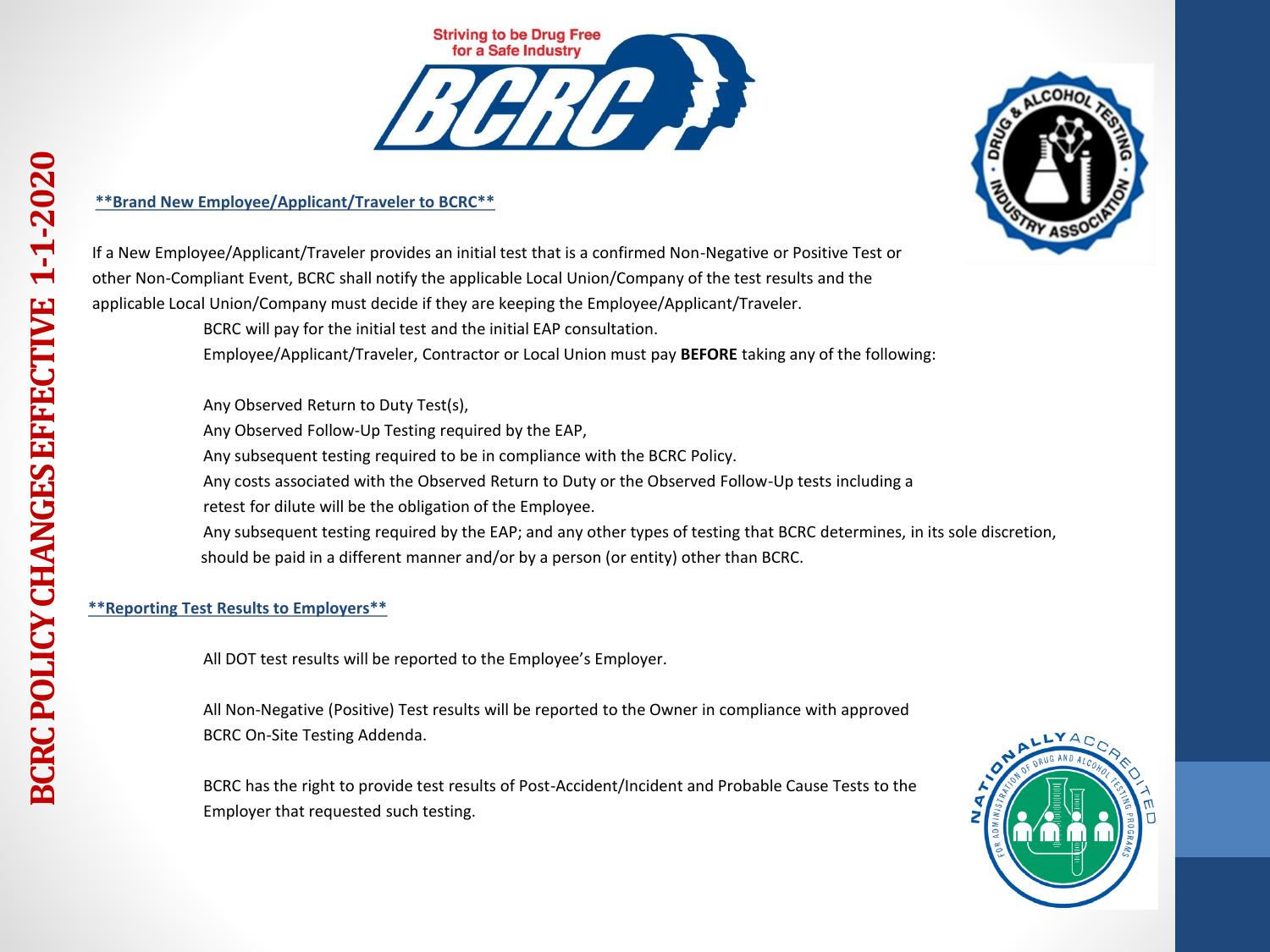

# **\*\* Non-Compliant Events \*\***



Non-negative (Positive) Test for Drugs or Alcohol to Include Any Retesting or Follow-Up Testing Unauthorized Non-Negative (Positive) Test Late Random with Prior First Occurrence Clause Late Return to Duty Late Diluted Retest Missing a Follow-Up Refusal to Test Walk Out Out of Temperature (With No Second Observed Collection) Second Diluted Specimen (With No Valid Medical Reason) Adulterated Specimen Substituted Specimen Insufficient Specimen (With No Valid Medical Reason) Flushing Toilet, Washing Hands or Anything a Employee/Applicant Does That Violates Procedures Any Other Act or Omission as Determined by BCRC

Employee/Applicant is allowed three (3) non-compliant events in a rolling twelve (12) month period. If Employee/Applicant reaches three (3) non-compliant events in a rolling twelve (12) months, Employee/Applicant is to be removed from the BCRC program for one (1) year from the date of the third non-compliant event.

When an Employee has been out of the BCRC Program for one (1) year as a result of the three (3) strike rule and is coming back into the BCRC Program, the following will apply:

Employee will have to go to the EAP

At the direction of the EAP, the Employee must submit to a Return to Duty Test at his/her expense. If Return to Duty is Negative, BCRC will pay for any Follow-Up testing.

If the Return to Duty Test results in a Non-Compliant Event ("strike 1"), the Employee will have to go back to the EAP at the direction of the BCRC. Again, at the direction of the EAP, the Employee must submit to a Return to Duty test at his/her expense and shall be responsible for the costs associated with all subsequent Follow-Up testing.

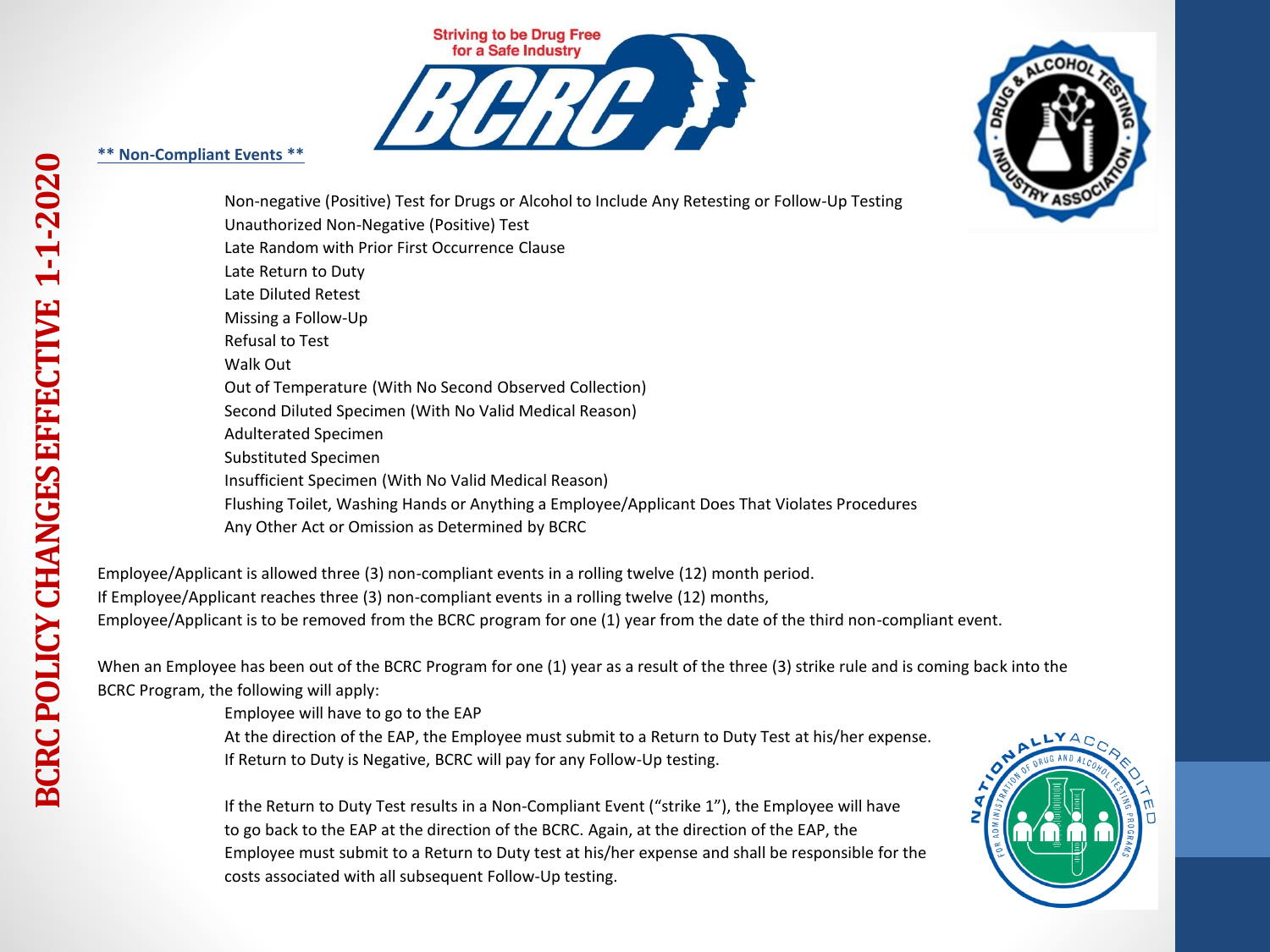### **\*\* Additional Consequences for Multiple Non-Compliant Events\*\***

These policies and procedures apply each time that an Employee has been N/A for the one (1) year time period pursuant to the three (3) Strike Rule and thereafter, requests a change in status under the BCRC Policy. Therefore, if an Employee has a second one (1) year suspension pursuant to the three (3) Strike Rule and thereafter requests a change in status under the BCRC Policy, BCRC will pay for any Observed Follow-Up Testing if the Observed Return to Duty Test is negative, unless and until the Employee has a subsequent confirmed Non-Negative or Positive Test or other Non-Compliant Event.

# **\*\*Payment for Testing\*\***

An Employee/Applicant, Employer or Local Union will be billed for the following:

Department of Transportation (DOT) –

Pre-Employment Testing

Return To Duty Testing

Follow-Up Testing

Industrial Cleaning –

Pre-Employment Testing

Reinstatement Testing

Pre-Screening Testing of Applicants –

Apprenticeship Pre-Screening

Unauthorized/Unnecessary Tests

Late Random Without Calling BCRC First

Testing on a Clear Status

Crane Certifications

Testing for Employer Required Time Frame

Retest of Disputed Specimen

Any Other Tests BCRC Determines, in its Sole Discretion, are Unauthorized.



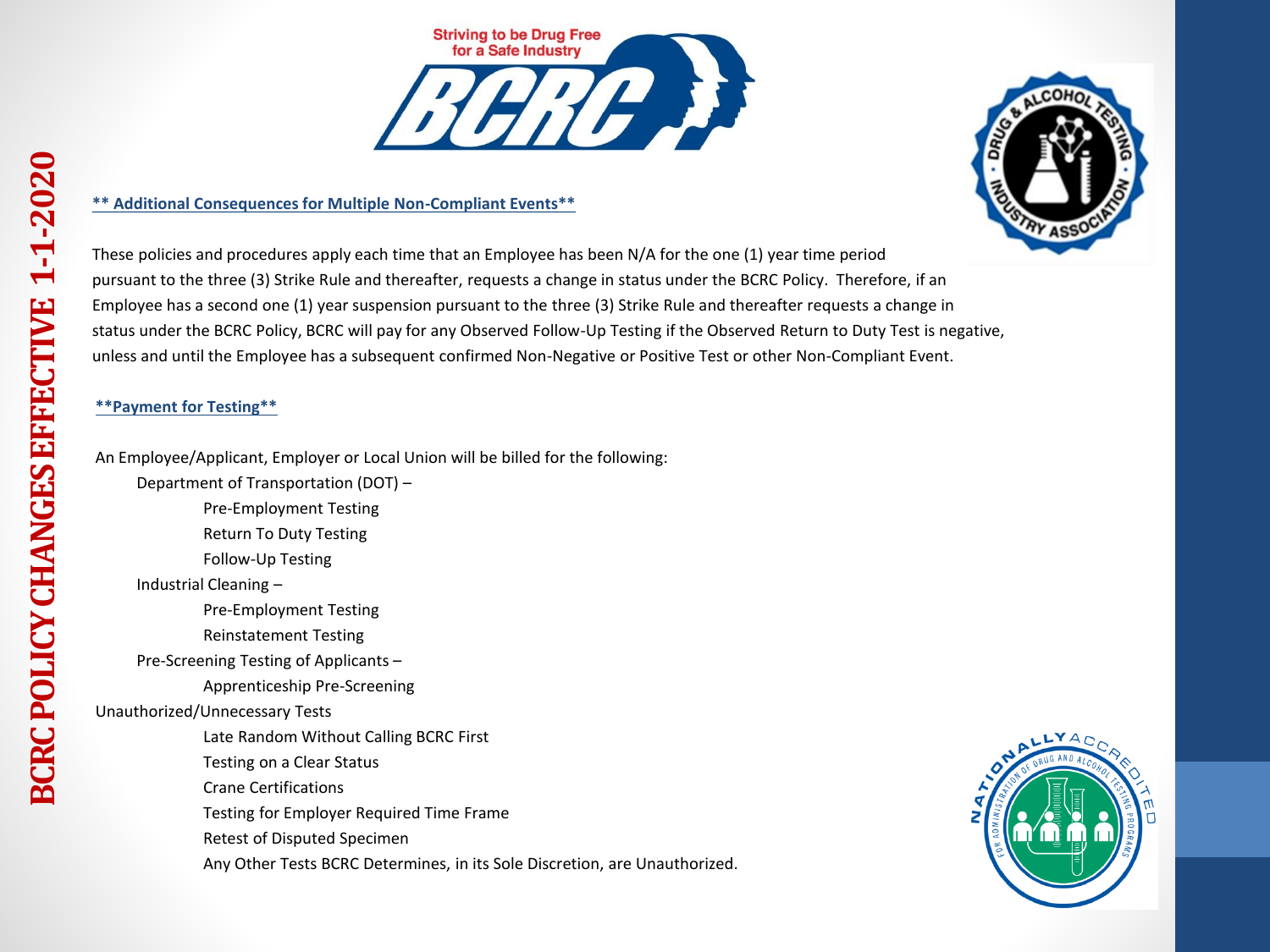



# **\*\*Payment for Testing\*\*(cont.)**

When an Employee has been on "Archived Status" for twelve (12) months or more, has not tested under

the BCRC Policy within the past twelve (12) months, and is returning to the active BCRC pool, the following will apply:

- The Employee will be required to submit to a BCRC Reinstatement Test, which will be paid for by BCRC.
- If the BCRC Reinstatement Test is a Non-Compliant Event ("strike"):
	- The Employee shall report to the EAP.
	- At the direction of the EAP, the Employee shall submit to an Observed Return to Duty Test at the **Employee's expense**.
	- If the Observed Return to Duty Test is Negative, the Employee will not have to pay for any Observed Follow-Up Testing.
	- If the Observed Return to Duty Test is Positive or a Non-Compliant Event ("strike"), the Observed Return to Duty Test will be a Non-Compliant Event and the Employee will have to:
		- Pay for any Observed Follow-up Testing.

All costs related to an Unauthorized Test and all costs for re-testing of disputed test results by an Employee will be paid by the Employer or Employee who initiated such test. The costs to be paid by the Employer or Employee for such tests will be determined by BCRC, in BCRC's sole discretion, and shall be subject to change.

BCRC shall also have the right to terminate and/or restrict the Card Manager privileges, e-mail status confirmation system access, and any other access to information contained in any BCRC database for any Employer who fails to comply with this Agreement, the BCRC Policy, or any payment obligations to BCRC.

If an Employee fails to pay for any testing costs and/or other costs for which the Employee is responsible under this BCRC Policy, then the BCRC status of such Employee shall be listed as "N/A" unless and until the Employee fully pays all such costs for which the Employee is responsible under this BCRC Policy.

PAYMENT MUST BE CASH, CASHIER'S CHECK, MONEY ORDER OR PAYMENT THROUGH BCRC'S WEBSITE FROM THE MEMBER OR BY CHECK FROM EMPLOYER OR LOCAL UNION.

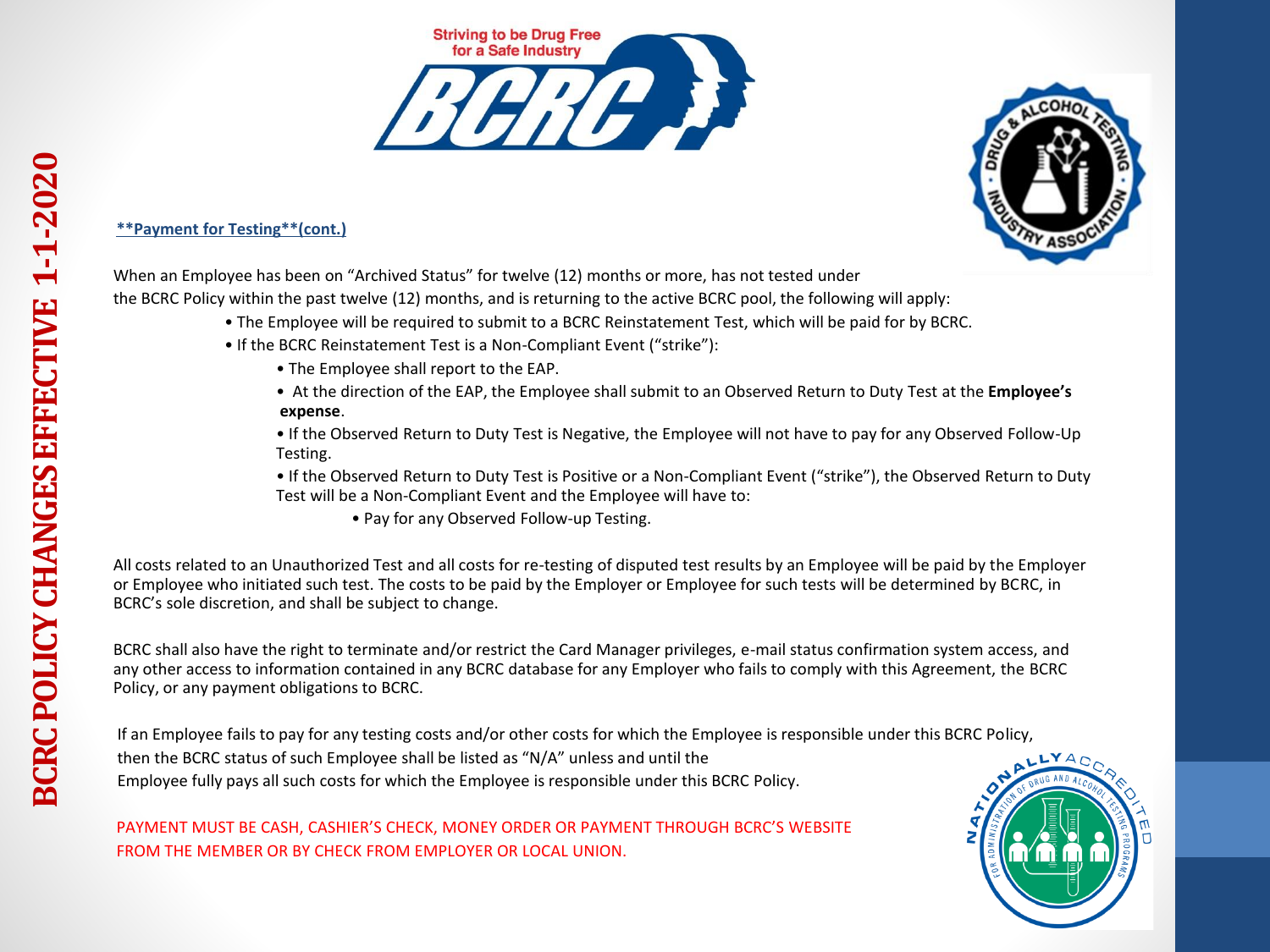





#### **\*\*Vacation Status\*\***

Employee who has a "clear" status and is not subject to taking an Observed Return to Duty Test or Observed Follow-Up Testing can call or email the BCRC office to inform BCRC that the Employee will be traveling for vacation or a non-work related absence. Upon receipt of such notification, BCRC will switch the Employee to Vacation Status, which will make the Employee "Not Available". If the Employee is placed on Vacation Status, it is the Employee's responsibility to call BCRC upon returning so that the Employee's status can be updated. The Employee will return to the BCRC random pool and be given a "clear" status if all of the following are true; (1) the Employee was tested under the BCRC Policy within the past 12 months, (2) the Employee's most recent test under the BCRC Policy resulted in the Employee being given a "clear" status and (3) the Employee has not been out of the BCRC random pool for more than 30 days. If any one (1) of the aforementioned criteria are not satisfied, the Employee will be required to take an immediate Reinstatement Test, the result of which will determine his/her status with the BCRC and potentially subject him/her to the protocol outlined herein for a non-compliant event.

The BCRC can deny the use of Vacation Status to any Employee, if the BCRC determines, in its sole discretion, that the Employee has abused, or the granting of a requested Vacation Status will result in the abuse of, the Vacation Status provisions of this BCRC Policy. Examples of such abuse, include, but are not limited to, an Employee providing false information to BCRC concerning the Employee's request for Vacation Status, requesting or obtaining Vacation Status for any period of time when the Employee performs work in the geographic area covered by BCRC, failing to timely notify BCRC to terminate the Vacation Status when the reason for the Vacation Status (i.e., vacation, a non-work related absence, etc.) ends, requesting Vacation Status for the purpose of avoiding any testing under the BCRC Policy, and similar matters.